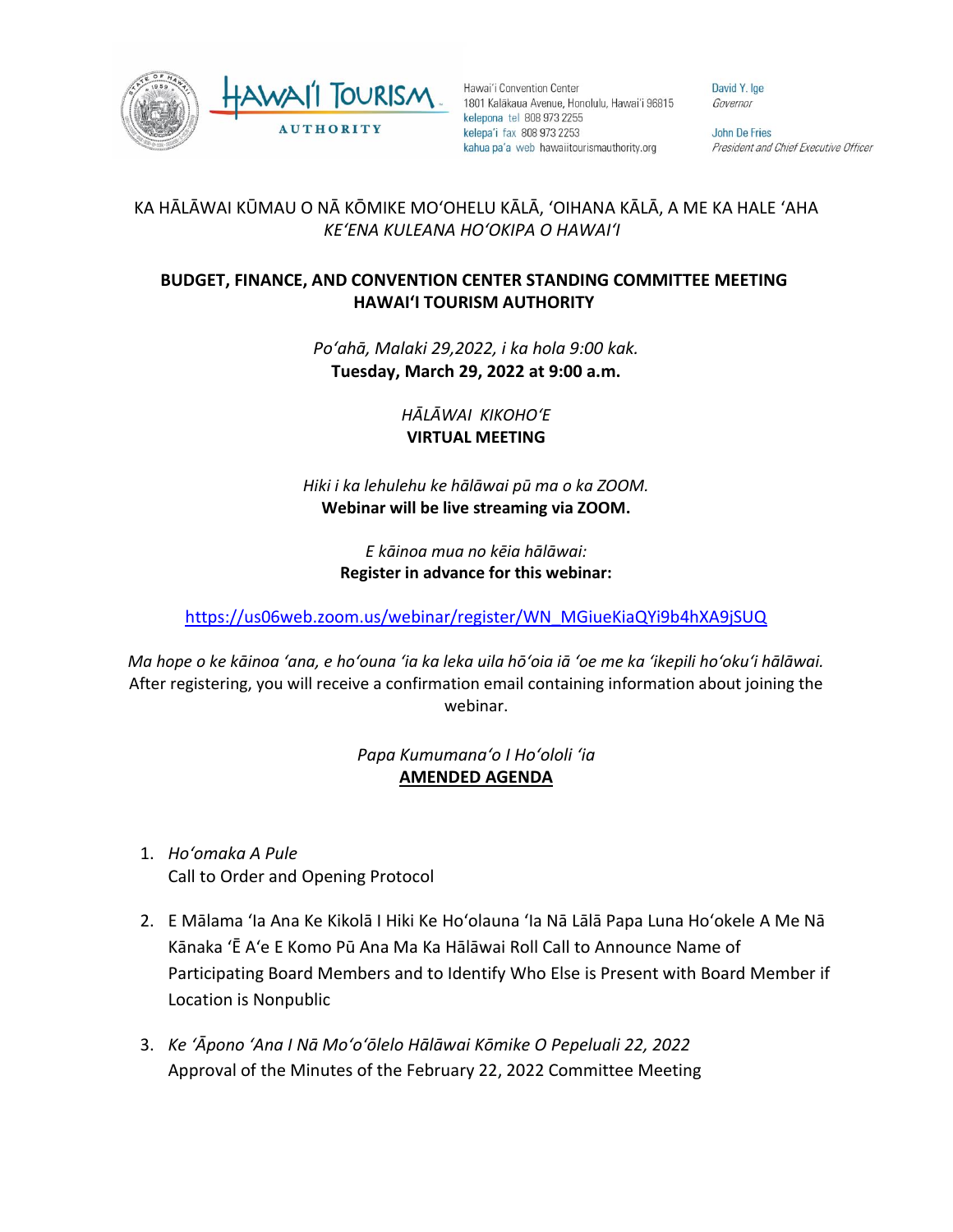



Hawai'i Convention Center 1801 Kalākaua Avenue, Honolulu, Hawai'i 96815 kelepona tel 808 973 2255 kelepa'i fax 808 973 2253 kahua pa'a web hawaiitourismauthority.org

David Y. Ige Governor

John De Fries President and Chief Executive Officer

- 4. *Ka Hōʻikeʻike, Ke Kūkākūkā, A Me Ka Hana E Pili Pū Ana I Ka Palapala Hōʻike Waiwai a Ke Keʻena Kuleana Hoʻokipa Hawaiʻi* Presentation, Discussion, and Action on the Hawai'i Tourism Authority's February Financial Report
- 5. *Ka Hōʻikeʻike, Ke Kūkākūkā, A Me Ka Hana E Pili Pū Ana I Ka Palapala Hōʻike Waiwai A Ka Hale ʻAha o Hawaiʻi No Pepeluali, Me Ka Nū Hou a Ka Hale ʻAha No Ko Lākou Papa Hana CIP He 6 Makahiki Ka Lōʻihi* Presentation, Discussion, and Action on the Hawai'i Convention Center's February Financial Report and Update on the Hawai'i Convention Center's 6-Year CIP Plan
- **6.** *Ka Hōʻikeʻike, Ke Kūkākūkā, Me Nā Manaʻo a Nā Kōmike Moʻohelu Kālā, ʻOihana Kālā, Me Ka Hale ʻAha i Hāpai Ai No Ke Kākoʻo ʻAna i Ka Moʻohelu Kālā e Kākoʻo Ana i Ka Hoʻāno Hou ʻAna i Ko Ka Hale ʻAha Noiʻi No Ka Wā e Hiki Mai Ana* **Presentation, Discussion and Recommendation by the Budget, Finance, and Convention Center Standing Committee for the Funding to Support an Update of the Hawai'i Convention Center Futures Study**
- 7. *Ka Hōʻikeʻike, Ke Kūkākūkā, A Me Ka Hana e Pili Pū Ana i Ke Noi No Ka Hoʻohana ʻAna i Ka Moʻohelu Kālā o Ka Makahiki ʻAuhau 2022 Mai Ka Hoʻomōhala Ala Hele, i Ka Polokalamu Hoʻōla Moʻomeheu Hawaiʻi, He Noi o Ka \$250,000 Ka Nui, No Ke Kākoʻo ʻAna i Nā Hana Pili i Ka DMAP*

Presentation, Discussion, and Action on Proposal to Reallocate FY22 Funds from Route Development to Resort Area Hawaiian Culture Initiative in the Amount of \$250,000 to Support DMAP-Related Activities

- 8. *Ka Hōʻikeʻike, Ke Kūkākūkā, A Me Ka Hana e Pili Pū Ana i Ke Noi No Ka Hoʻohana ʻAna i Ka Moʻohelu Kālā o Ka Makahiki ʻAuhau 2022 Mai GoHawaii, No Nā Hana Haʻuki i Hoʻokaʻawale ʻOle ʻIa, He Noi o Ka \$167,000 Ka Nui, No Ka Hoʻonui ʻAna i Ka Huinanui o Ke Kālā i Ka \$1,500,000 e Kākoʻo Ai i Ka Palapala Haʻuki RFP* Presentation, Discussion, and Action on Proposal to Reallocate FY22 Funds from GoHawaii to Sports Unallocated in the Amount of \$167,000 to Increase the Total Funding in Support of the Sports RFP to \$1,500,000
- 9. *Ka Hōʻikeʻike, Ke Kūkākūkā, a Me Ka Hana E Pili Pū Ana i Ke Noi No Ka Hoʻohana ʻAna i Ka Moʻohelu Kālā o Ka Makahiki ʻAuhau 2022 Mai GoHawaii, No LPGA, He Noi o Ka \$500,000 Ka Nui, e Kākoʻo Ai i Ka Hoʻokūkū Kahului ʻo LPGA Lotte* Presentation, Discussion, and Action on Proposal to Reallocate FY22 Funds from GoHawaii to LPGA in the Amount of \$500,000 to Support the LPGA Lotte Championship